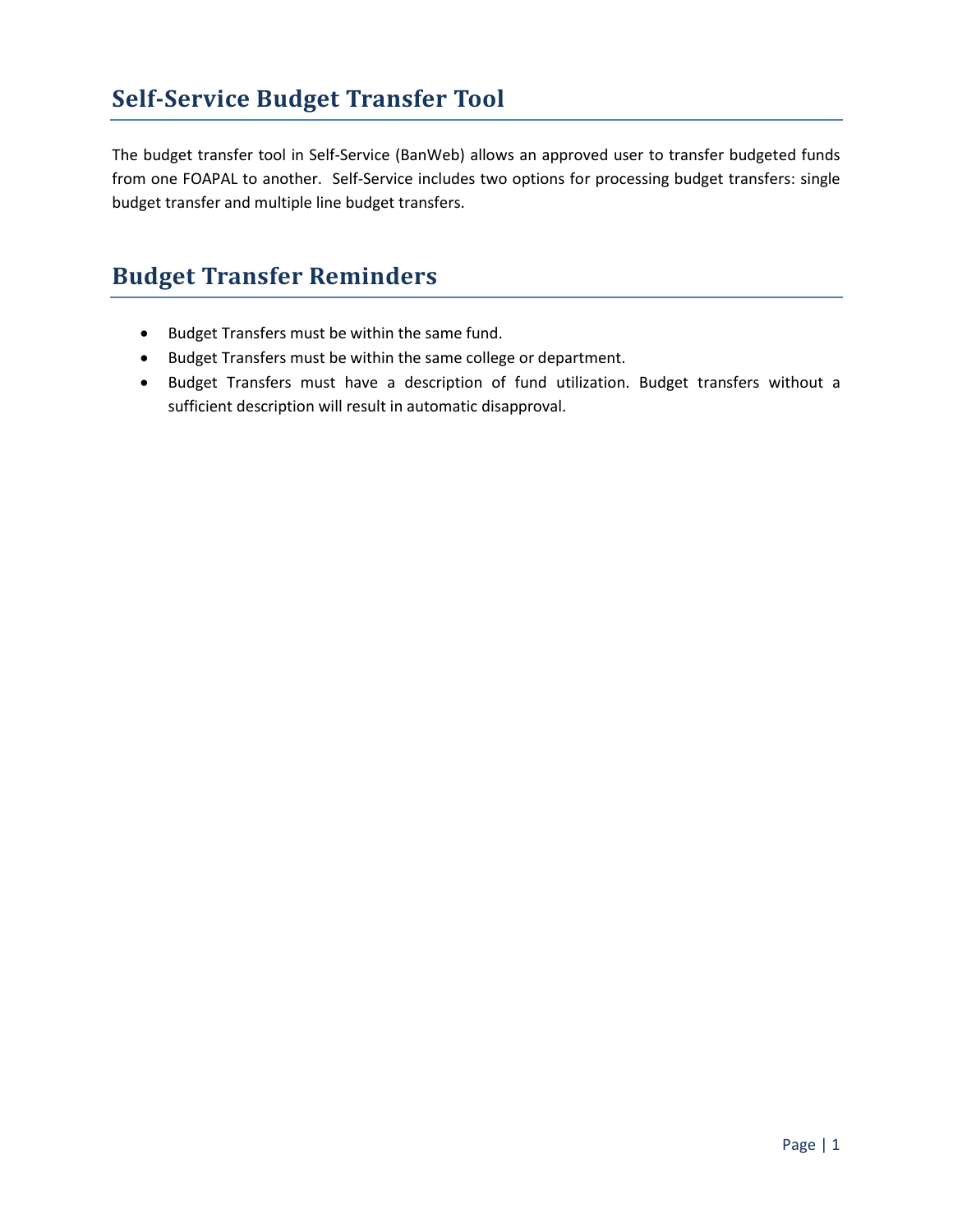## **Accessing Budget Transfer Tool**

**Step 1:** Go to the Intranet: <http://intranet/>

**Step 2:** Click on the **'Self-Service'** Icon



**Step 3:** Click on **'Enter Secure Area: Alumni, Employee, and Student'**



**Step 4:** Enter User ID & PIN



(For Login problems please call Tech Support x 5432)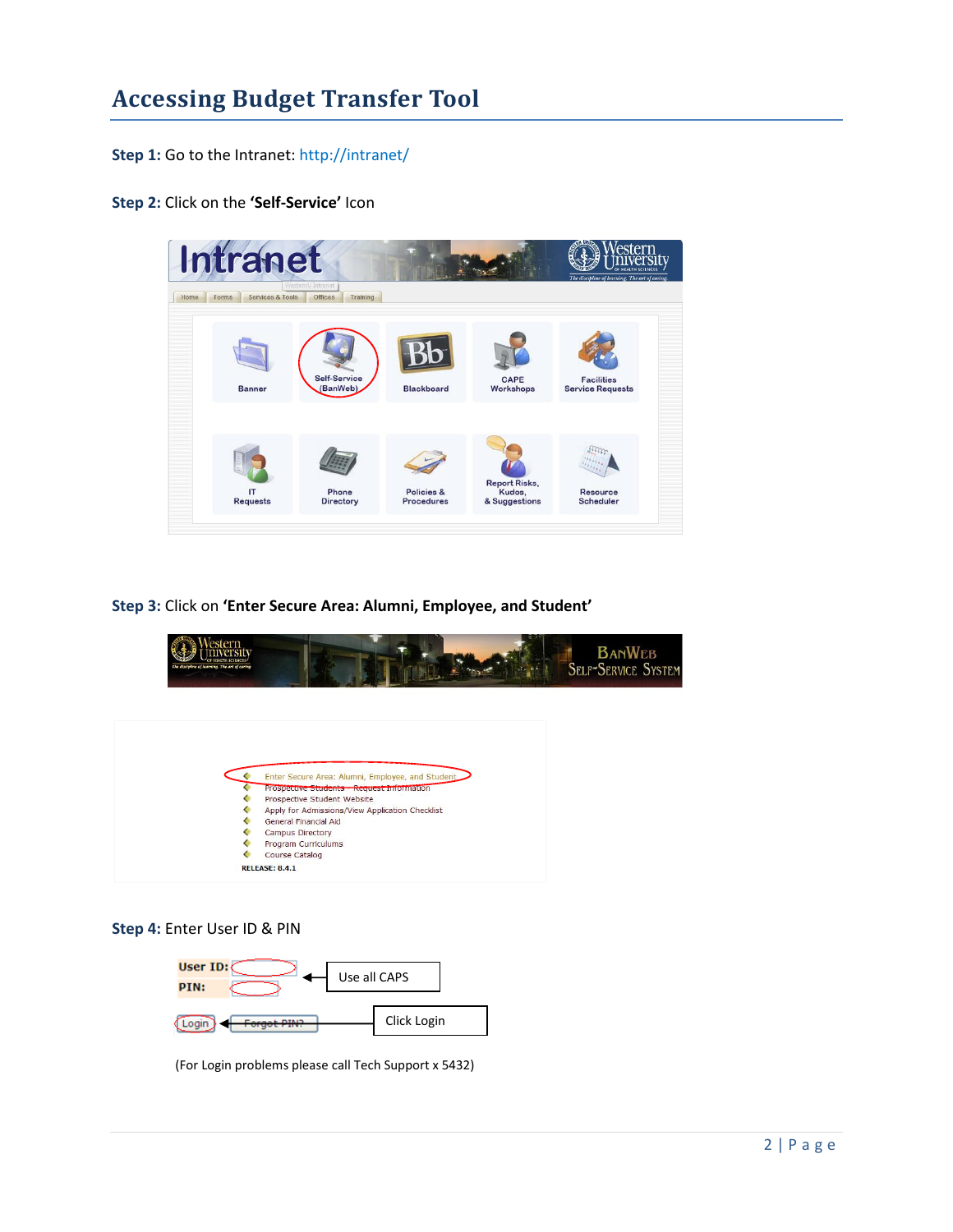# **Creating a Single Line Budget Transfer**

#### **Step 1:** Click on **'Financial Services Menu'**



#### **Step 2:** Click on **'Budget Transfer'**

| tern<br>The discipline of learning. The art of caring                                         | <b>BANWEB</b><br><b>SELF-SERVICE SYSTEM</b> |
|-----------------------------------------------------------------------------------------------|---------------------------------------------|
| Employee Services Financial Services Housing Menu Main Menu Personal Information Reports Menu |                                             |
| Go<br><b>Search</b>                                                                           | <b>MENU</b>                                 |
| <b>Financial Services Menu</b>                                                                |                                             |
| Approve Documents                                                                             |                                             |
| <b>Budget Queries</b>                                                                         |                                             |
| Budget Transfer                                                                               |                                             |
| <b>Multiple Line Budget Transfer</b>                                                          |                                             |
| Encumbrance Query                                                                             |                                             |
| <b>Requisition</b>                                                                            |                                             |
| Finance Related Documents (Replaced View Document)                                            |                                             |
| <b>Requisition Report</b>                                                                     |                                             |
| <b>Budget Development Menu</b>                                                                |                                             |
| View Documents                                                                                |                                             |
| Vendor Invoice Query<br>Ouery and view vendor invoices                                        |                                             |
|                                                                                               |                                             |
| Vendor Address Report                                                                         |                                             |

#### **Before Processing a Budget Transfer:**

- Check account balances.
- Know what the funds will be used for (Examples: Student Retreat, Printer Replacement, Telephone, etc.).
- Use proper accounts when transferring funds.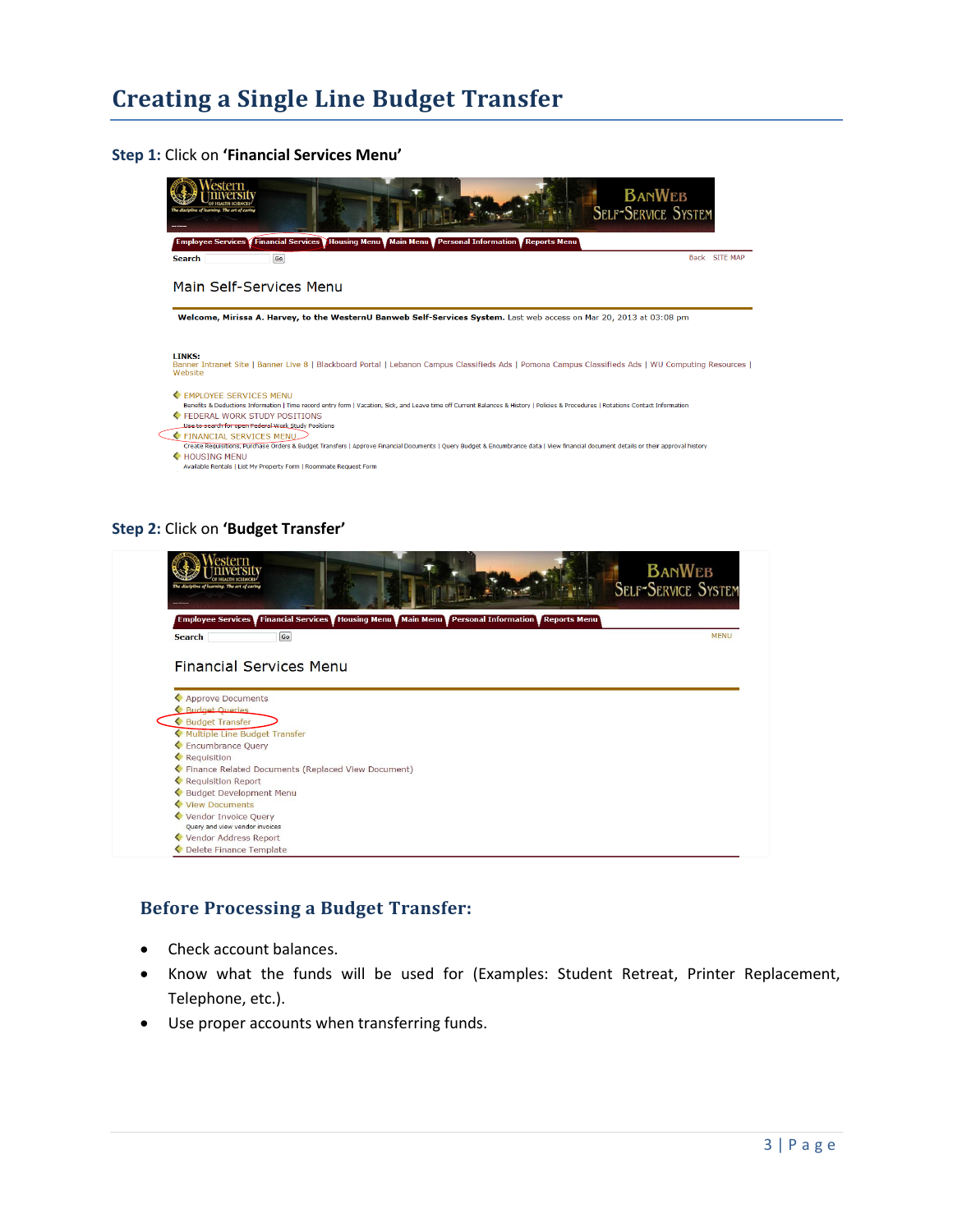## **Creating a Single Line Budget Transfer Continued**

**Step 3:** Enter the following parameters:

- **•** Transaction Date
- Journal Type as BD02
- Document Amount (Transfer Amount)
- W Under Chart of Accounts
- From and To FOAPALs
- Description
- Budget Period as 01

| <b>Transaction Date</b>       |              | 1<br>$\sim$      | AUG $\sqrt{2013}$ $\sqrt{2013}$ |                                              |  |                     |   |
|-------------------------------|--------------|------------------|---------------------------------|----------------------------------------------|--|---------------------|---|
| <b>Journal Type</b>           |              |                  |                                 | BD02 (Permanent Budget Adjustments) =        |  |                     |   |
| <b>Transfer Amount</b>        |              |                  |                                 |                                              |  |                     |   |
| <b>Document Amount 0.00</b>   |              |                  |                                 |                                              |  |                     |   |
|                               |              |                  |                                 |                                              |  |                     |   |
|                               | <b>Chart</b> | <b>Index</b>     | Fund                            | <b>Organization Account Program Activity</b> |  | <b>Location D/C</b> |   |
| From                          |              |                  |                                 |                                              |  |                     |   |
| To                            |              |                  |                                 |                                              |  |                     | ۰ |
| <b>Description</b>            |              |                  |                                 | <b>Budget Period</b> 01 -                    |  |                     |   |
|                               |              |                  |                                 |                                              |  |                     |   |
| <b>Save as Template</b>       |              |                  |                                 |                                              |  |                     |   |
| <b>Shared</b>                 |              |                  |                                 |                                              |  |                     |   |
| Complete                      |              | Click 'Complete' |                                 |                                              |  |                     |   |
|                               |              |                  |                                 |                                              |  |                     |   |
| Code Lookup                   |              |                  |                                 |                                              |  |                     |   |
| <b>Chart of Accounts Code</b> |              | $W -$            |                                 |                                              |  |                     |   |
| <b>Type</b>                   |              | account          |                                 |                                              |  |                     |   |
| <b>Code Criteria</b>          |              |                  |                                 |                                              |  |                     |   |
| <b>Title Criteria</b>         |              |                  |                                 |                                              |  |                     |   |
| Maximum rows to return 10     |              |                  | ٠                               |                                              |  |                     |   |
| <b>Execute Query</b>          |              |                  |                                 |                                              |  |                     |   |
|                               |              |                  |                                 |                                              |  |                     |   |

**Note:** After the user clicks complete there will be a message with a journal voucher number stating that it has successfully gone through.

#### **Looking Up Accounts Using Code Lookup**

Enter any known parameters and click 'Execute Query'. Below is an example on how to look-up an office supplies account by entering Office% in the title criteria field.

| Code Lookup                    |         |                     |                        |
|--------------------------------|---------|---------------------|------------------------|
| <b>Chart of Accounts Code</b>  | $W -$   |                     |                        |
| <b>Type</b>                    | account | Code lookup results |                        |
| <b>Code Criteria</b>           |         | <b>Chart W</b>      |                        |
| <b>Title Criteria</b>          | Office% | <b>Account Code</b> | Title                  |
| Maximum rows to return $_{10}$ |         |                     |                        |
| <b>Execute Query</b>           |         | 71560               | <b>Office Supplies</b> |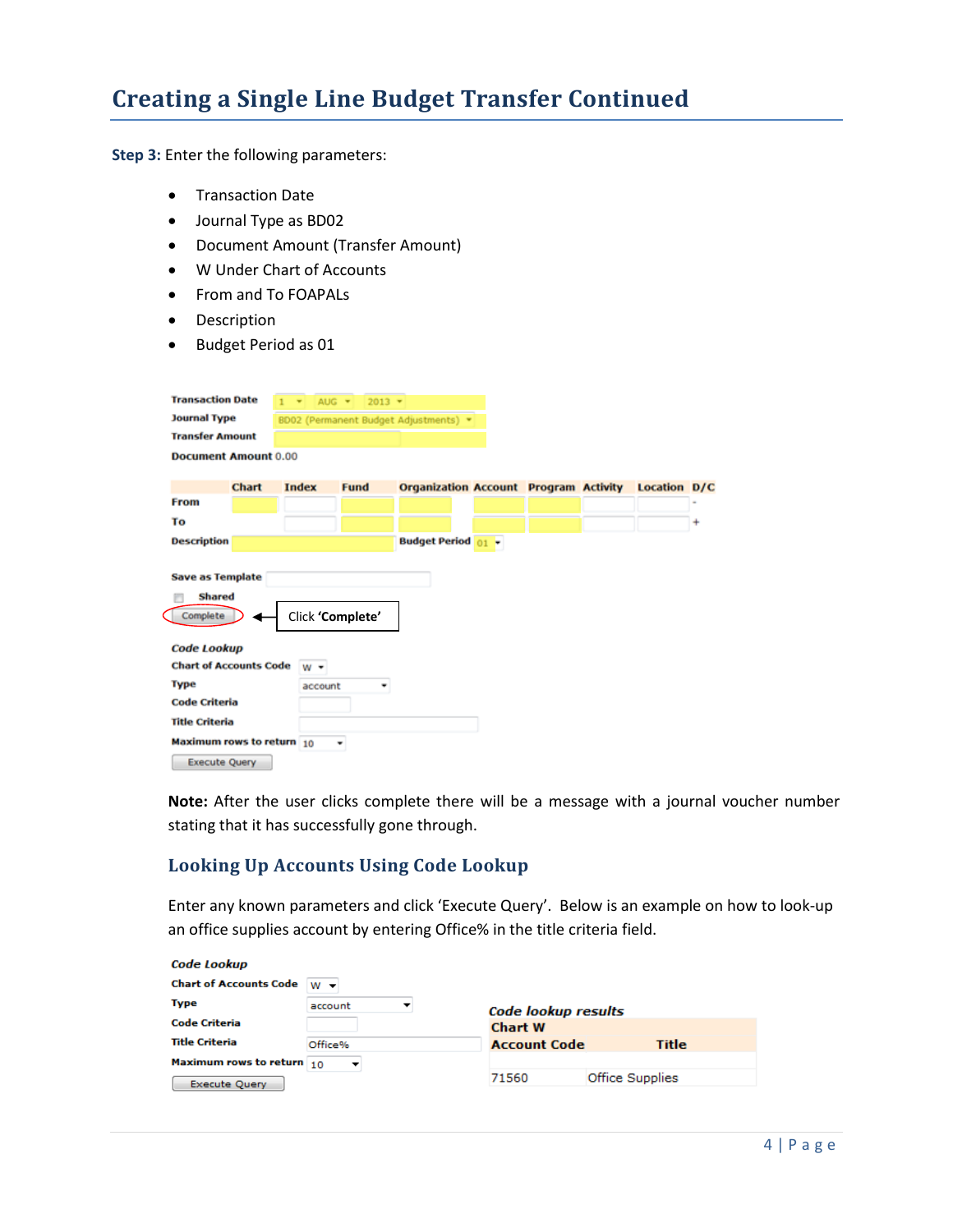### **Multiple Line Budget Transfer**

The Multiple Line Budget Transfer option is the same as the Budget Transfer form except that it allows the user to use up to five FOAPALs.

**Step 1:** Click on the Multiple Line Budget Transfer from the Finance Menu



**Step 2:** Enter the following parameters:

Multiple Line Budget Transfer

- **•** Transaction Date
- Journal Type as BD02
- Documented Amount (Absolute Value of all Lines)
- W Under Chart of Accounts
- From and To FOAPALs
- Amount
- **•** Credit or Debit
- Description
- Budget Period as 01

Multiple Line Budget Transfer Form

|                        | <b>Transaction Date</b> | $\overline{2}$<br>$\sim$ | $2013$ $\star$<br>AUG <b>T</b>                               |                      |      |  |                     |
|------------------------|-------------------------|--------------------------|--------------------------------------------------------------|----------------------|------|--|---------------------|
| <b>Journal Type</b>    |                         |                          | BD02 (Permanent Budget Adjustments) =                        |                      |      |  |                     |
| <b>Document Amount</b> |                         |                          |                                                              |                      |      |  |                     |
|                        |                         |                          |                                                              |                      |      |  |                     |
| <b>Chart</b>           | Index                   | Fund                     | <b>Organization Account Program Activity Location Amount</b> |                      |      |  | D/C                 |
| я                      |                         |                          |                                                              |                      |      |  |                     |
| 2                      |                         |                          |                                                              |                      |      |  | ٠<br>$\blacksquare$ |
| з                      |                         |                          |                                                              |                      |      |  | ٠<br>٠              |
| а                      |                         |                          |                                                              |                      |      |  | ٠                   |
| з                      |                         |                          |                                                              |                      |      |  | $+$ $-$             |
| <b>Description</b>     |                         |                          |                                                              | <b>Budget Period</b> | 01 . |  |                     |

**Note:** After the user clicks complete there will be a message with a journal voucher number stating that it has successfully gone through.